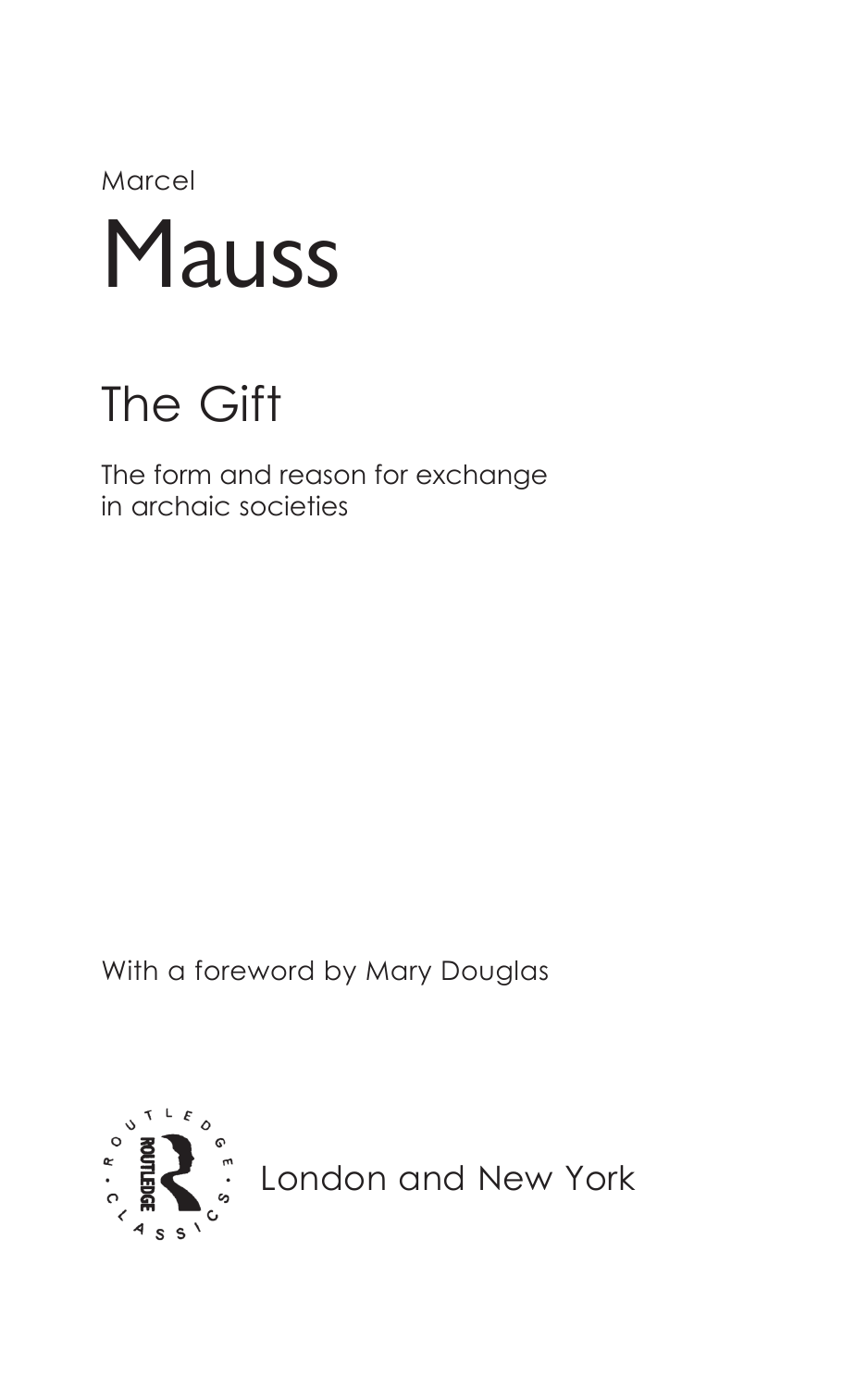## (first published 1925)

*Essai sur le don* first published 1950 by Presses Universitaires de France in *Sociologie et Anthropologie*

English edition first published 1954 by Cohen & West This translation first published 1990 by Routledge

First published in Routledge Classics 2002 by Routledge 11 New Fetter Lane, London EC4P 4EE

*Routledge is an imprint of the Taylor & Francis Group*

This edition published in the Taylor & Francis e-Library, 2002.

Translation © 1990 W.D.Halls Foreword © 1990 Mary Douglas

All rights reserved. No part of this book may be reprinted or reproduced or utilised in any form or by any electronic, mechanical, or other means, now known or hereafter invented, including photocopying and recording, or in any information storage or retrieval system, without permission in writing from the publishers.

*British Library Cataloguing in Publication Data* A catalogue record for this book is available from the British Library

ISBN 0-203-40744-X Master e-book ISBN

ISBN 0-203-71568-3 (Adobe eReader Format) ISBN 0–415–26748–X (hbk) ISBN 0–415–26749–8 (pbk)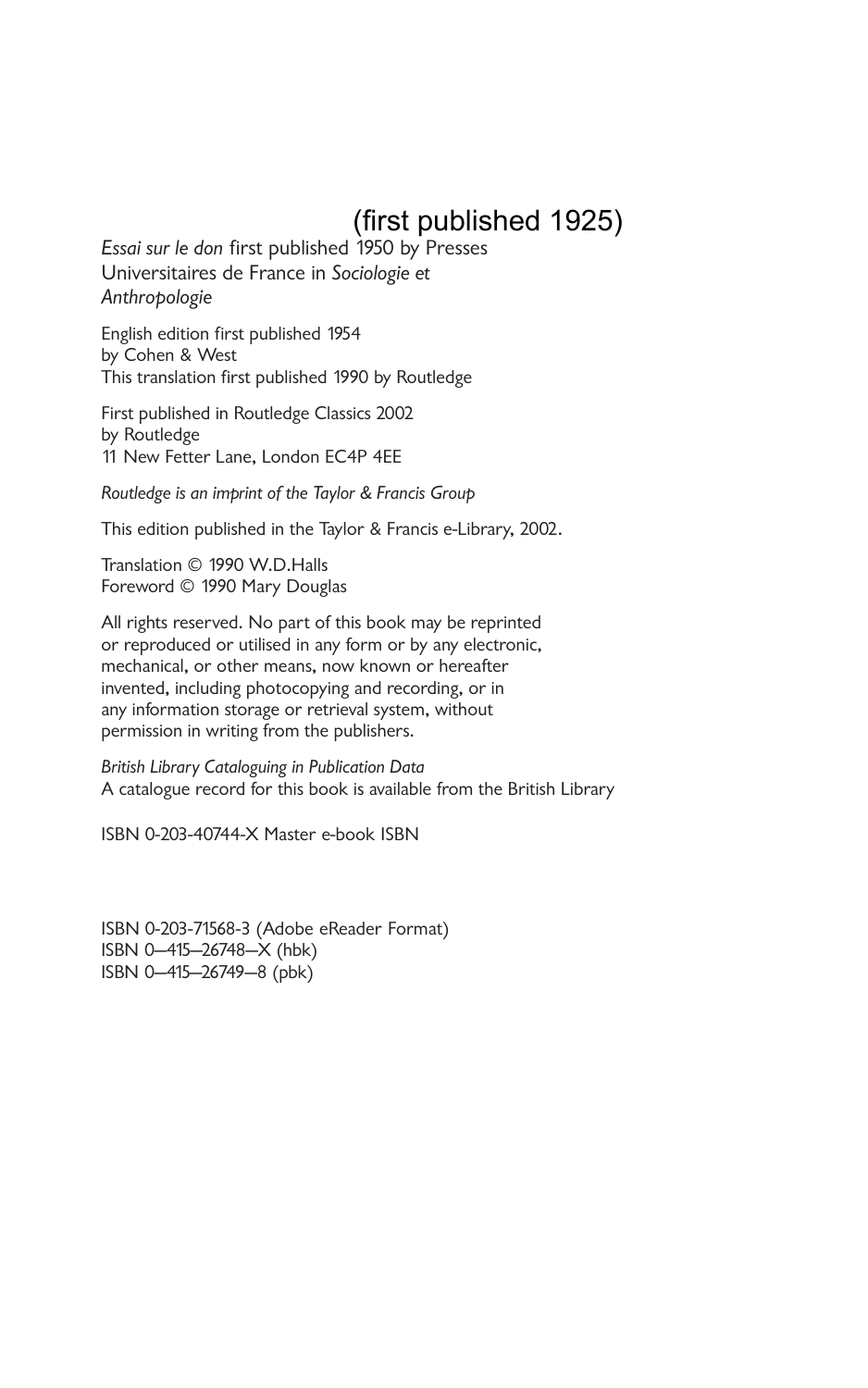is: 'Our festivals are the movement of the hook that serves to bind together the various sections of the straw roofing so as to make one single roof,  $\rho$  e single word.'<sup>14</sup> It is the same things that return, the same aread that passes through.<sup>15</sup> Other authors also point out these facts.<sup>16</sup>

## **Trobriand Islands**

At the other end of the Melanesian world a very well-developed system is equivalent to that of the New Caledonians. The inhabitants of the Trobriand Islands are among the most civilized of these races. Today they are wealthy pearl fishermen, and, before the arrival of the Europeans, they were rich pottery manufacturers and makers of shell money, stone axes, and precious goods. They have always been good traders and bold navigators. Malinowski gives them a name that fits them exactly when he compares them to Jason's fellow voyagers: 'Argonauts of the Western Pacific'. In one of the best volumes of descriptive sociology, focusing, so to speak, on the subject that concerns us, he has described the complete system of inter- and intratribal trade that goes under the name of *kula*. 17 We still await from him the description of all the institutions that are governed by the same principles of law and economics: marriage, the festival of the dead, initiation, etc. Consequently, the description that we shall give is still only provisional. But the facts are of capital importance, and are plain.<sup>18</sup>

The *kula* is a sort of grand potlatch. The vehicle for busy intertribal trade, it extends over the whole of the Trobriand Islands, a part of the Entrecasteaux Islands, and the Amphlett Islands. In all these territories it indirectly involves all the tribes and, directly, a few of the large tribes—the Dobu in the Amphletts, the Kiriwina, the Sinaketa, and Kitav in the Trobriands, and the Vakuta on Woodlark Island. Malinowski gives no translation of *kula,* which doubtless means 'circle'. Indeed it is as if all these tribes, these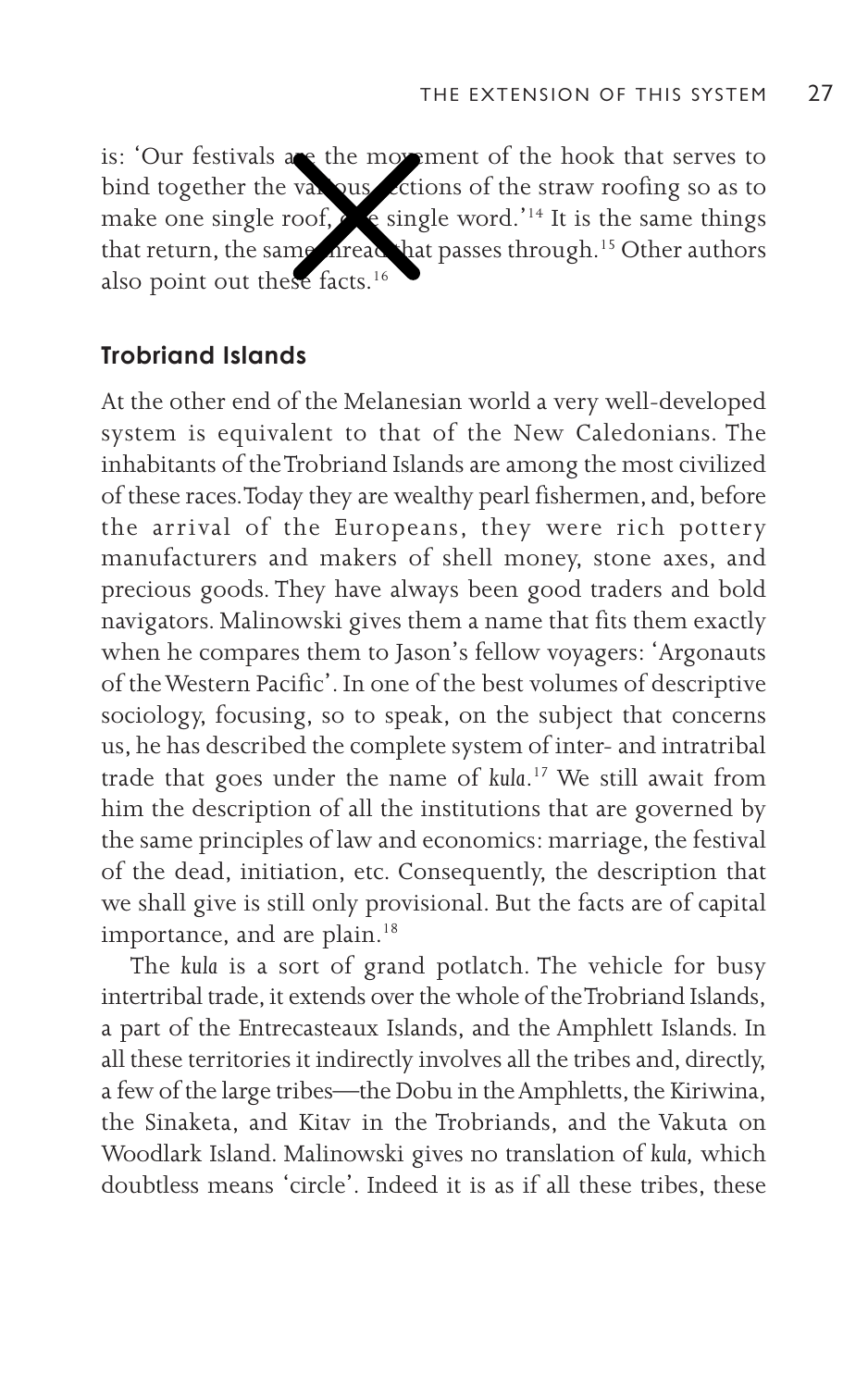expeditions across the sea, these precious things and objects for use, these types of food and festivals, these services rendered of all kinds, ritual and sexual, these men and women,—were caught up in a circle,<sup>19</sup> following around this circle a regular movement in time and space.

Kula trade is of a noble kind.<sup>20</sup> It seems to be reserved for the chiefs. The latter are at one and the same time the leaders of fleets of ships and boats. They are the traders, and also the recipients of gifts from their vassals, who are in fact also their children and brothers-in-law, their subjects, and at the same time the chiefs of various vassal villages. Trade is carried on in a noble fashion, apparently in a disinterested and modest way.<sup>21</sup> It is distinguished carefully from the mere economic exchange of useful goods, which is called *gimwali*. 22 In fact, the latter is carried on, as well as the *kula,* in the large primitive fairs that constitute the gatherings of the intertribal *kula,* or in the small markets of the intratribal *kula*. It is marked by very hard bargaining between the two parties, a practice unworthy of the *kula*. Of an individual who does not proceed in the *kula* with the necessary greatness of soul, it is said that he is 'conducting it like a *gimwali*.' In appearance, at the very least, the *kula*—as in the potlatch of the American Northwest consists in giving by some, and receiving by others.<sup>23</sup> The recipients of one day become the givers on the next. In the most complete form, the most solemn, lofty, and competitive form of the *kula,*24 that of the great sea expeditions, the *Uvalaku,* it is even the rule to leave without having anything to exchange, without even having anything to give, although it might be exchanged for food, which one refuses even to ask for. One pretends only to receive. It is when the visiting tribe plays host the following year to the fleet of the tribe that has been visited that the presents will be reciprocated with interest.

However, in *kula* not given on such a grand scale, advantage is taken of the sea journey to exchange cargoes. The nobles themselves carry on trade. About this there is much native theory.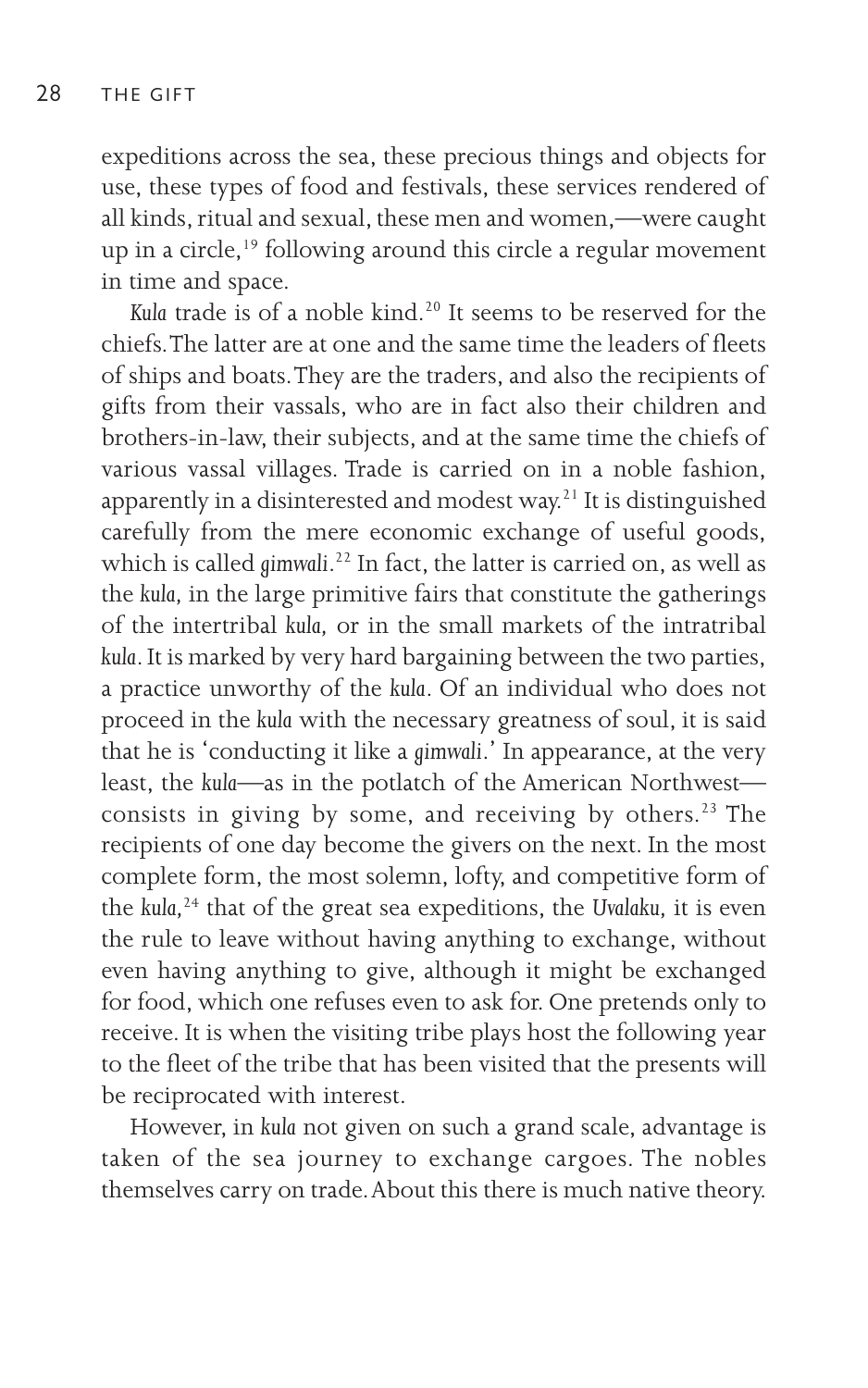Numerous objects are solicited,<sup>25</sup> asked for, and exchanged, and every kind of relationship is established outside the *kula,* which, however, always remains the purpose, and the decisive moment in these relationships.

The act of giving itself assumes very solemn forms: the thing received is disclaimed and mistrusted; it is only taken up for a moment, after it has been cast at one's feet. The giver affects an exaggerated modesty:<sup>26</sup> having solemnly brought on his present, to the sound of a seashell, he excuses himself for giving only the last of what remains to him, and throws down the object to be given at the feet of his rival and partner.<sup>27</sup> However, the seashell and the herald proclaim to everybody the solemn nature of this act of transfer. The aim of all this is to display generosity, freedom, and autonomous action, as well as greatness.<sup>28</sup> Yet, all in all, it is mechanisms of obligation, and even of obligation through things, that are called into play.

The essential objects in these exchange-gifts are the *vaygu'a,* a kind of money.29 It is of two kinds: the *mwali,* which are beautiful bracelets, carved, polished, and placed in a shell, and worn on great occasions by their owners or relatives; and the *soulava,* necklaces fashioned by the skilful craftsmen of Sinaketa in a pretty mother-of-pearl made from red spondylus. They are solemnly worn by the women, $30$  and, in cases of great anguish, exceptionally by the men.<sup>31</sup> Normally, however, both kinds are hoarded and treasured. They are kept for the sheer pleasure of possessing them. The making of the bracelets, fishing for and making the necklaces into jewellery, the trade in these two objects of exchange and prestige, together with other forms of trade that are more profane and vulgar, constitute the source of the Trobriand people's fortune.

According to Malinowski, these *vaygu'a* follow a kind of circular movement: the *mwali,* the bracelets, are passed on regularly from west to east, whereas the *soulava* always travel from east to west.<sup>32</sup> These two movements in opposite directions occur in all the